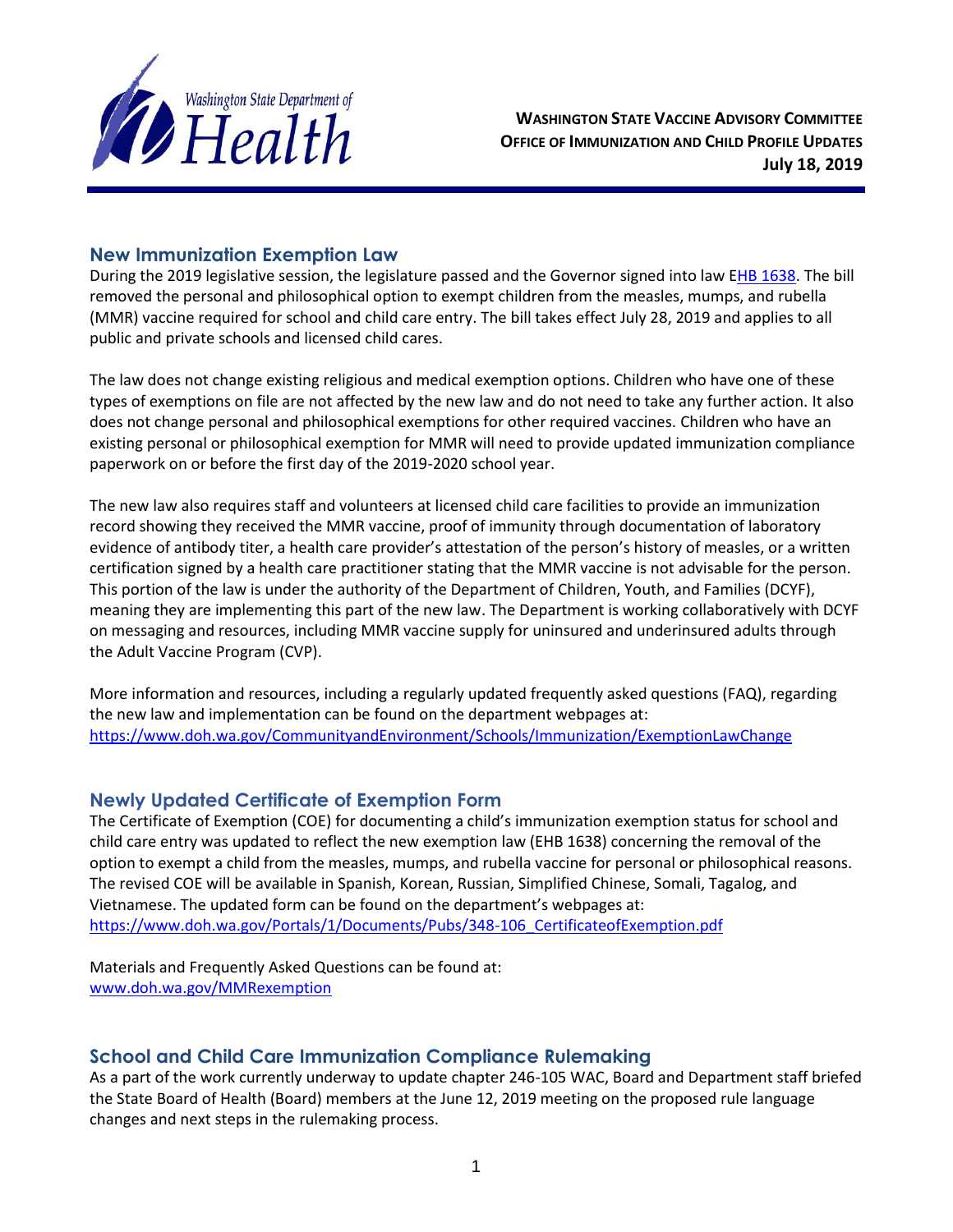The proposed new rule includes:

- New definitions for child care health consultant, medically verified immunization record, out-ofcompliance, school nurse, Washington Immunization Information System (WAIIS), and WAIIS School Module.
- Establishing requirements for the use of medically verified immunization records. Washington State is currently only one of three states that do not require medically verified immunization records for school and child care entry. This proposed change will help ensure that data is accurate and will also support the implementation of the Washington State Immunization Information System (WAIIS) School Module. More information about the WAIIS School module can be found on our webpages at: <https://www.doh.wa.gov/Portals/1/Documents/Pubs/348-569-IIS-SchoolModuleFactSheet.pdf>
- Updated reference to the Advisory Committee on Immunization Practices (ACIP) guidelines and recommendations.
- Clarified language regarding the department's authority to align ages with grade level for required immunizations.
- Clarified language regarding conditional status. Many schools and school districts have interpreted the existing rule to mean that all students have 30 days from the first day of attendance to turn in required paperwork for immunizations. The proposed rule clarifies that students are required to provide documentation on or before the first day of school that they are either a) fully immunized, b) have started the vaccine series, or c) have an exemption (per RCW 28A.210-080). Under the updated rule, the parent must sign an acknowledgement of their child's attendance under conditional status, which includes progress towards full immunization consistent with the schedule.
- A new section that implements the new law regarding personal and philosophical exemptions for MMR.
- Updated language that would remove the need for parents to identify the name of the church or religious body on the Certificate of Exemption form regarding religious membership exemptions. This information is not collected or used. It is not the role of the school, health care providers, or the department to assess religious beliefs.

The proposed rule is open until July 24, 2019 for formal public comment. The hearing to adopt the rule is scheduled for the August 14, 2019 State Board of Health meeting. If adopted, parts of the rule (new exemption law and the update to the ACIP schedule) will become effective 30 days after filing the adopted rule with the Code Reviser, likely in November of 2019. The remainder of the rule will go into effect for the 2020 – 2021 school year.

The Board uses an interested parties email distribution list to keep stakeholders updated and to share information about opportunities to be engaged in immunization rulemaking. For those who would like to be added to this distribution list, please email Alexandra Montaño ([Alexandra.montano@sboh.wa.gov\)](mailto:Alexandra.montano@sboh.wa.gov).

Visit the State Board of Health website for more details about comment opportunities and meeting dates and locations[: https://sboh.wa.gov/](https://sboh.wa.gov/)

# **2019 Washington Immunization Summit**

Register Today For the 2019 Washington Immunization Summit! Please join WithinReach for our second Washington State Immunization Summit on October 8, 2019 at the Lynnwood Convention Center. This one-day event will include topics on the measles outbreak, vaccination schedule updates, communicating about vaccines, working with special & at-risk populations, and the WA State Immunization Information System. The cost to register for this all-day event is just \$150 (including free parking and complimentary meals!) at the early bird rate! Early bird tickets are on sale until July 26<sup>th</sup> or until tickets are sold out. Scholarships are available too!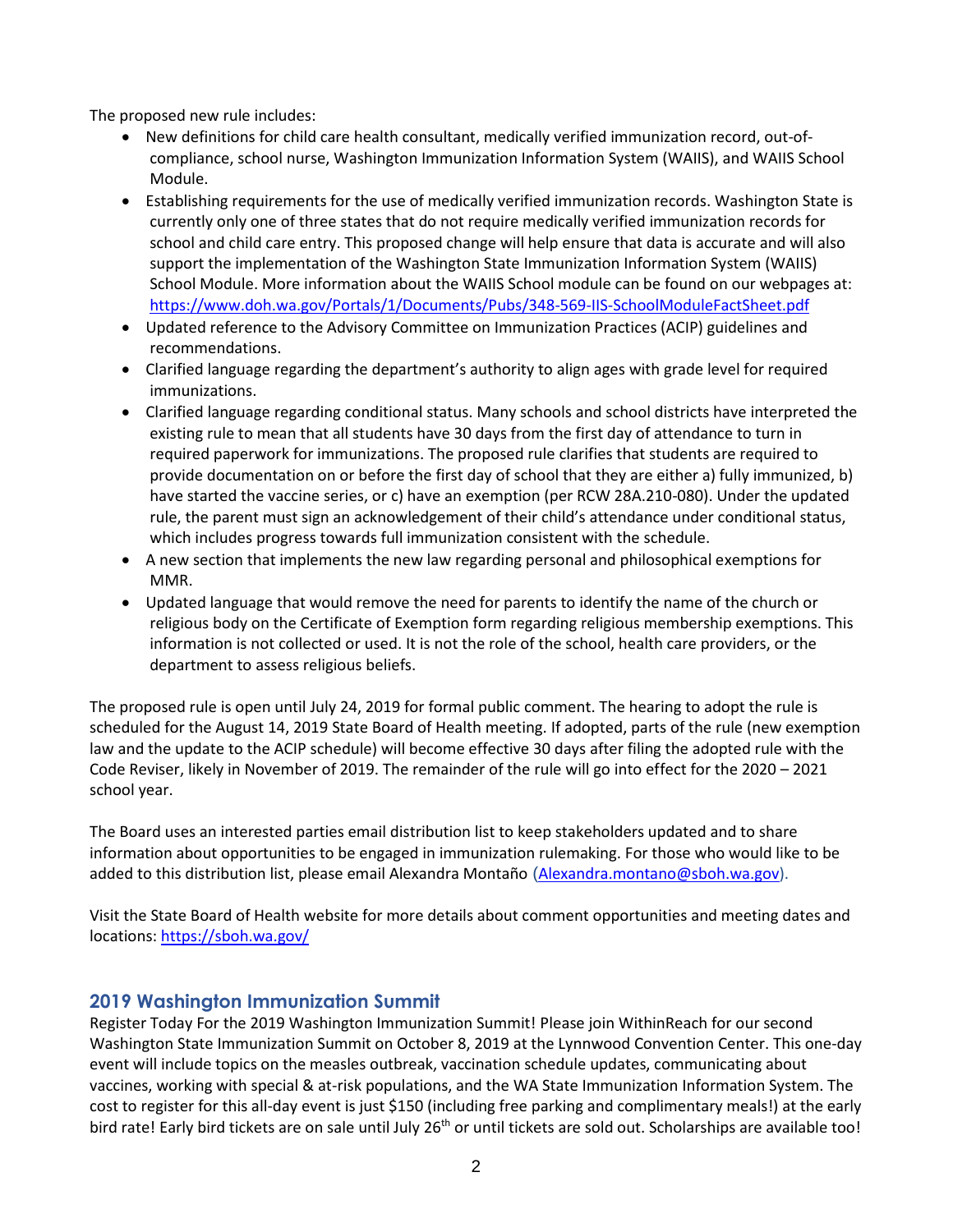Various forms of continuing education credits will be offered. Register today at: [https://waimmzsummit.eventbrite.com](https://waimmzsummit.eventbrite.com/)

# **Vaccine Management**

2019- 2020 Influenza: The total number of doses pre-booked for the 2019-2020 Flu season is 645,000 doses. The following products will be offered through the Childhood Vaccine Program (CVP) for the 2019-2020 Flu Season:

- FluMist, FluLaval 0.5mL pre-filled syringe,
- Fluzone 0.5mL pre-filled syringe,
- Fluzone MDV, and
- Flucelvax 0.5mL pre-filled syringe (small quantity for a pilot project).

Childhood Vaccine Program Webpage Updates: The Childhood Vaccine Program webpage is in the process of being updated, and **you can now view previous Vaccine Blurbs newsletters!** If you have feedback about our webpage, please [let us know.](mailto:WAChildhoodVaccines@doh.wa.gov)

[\(https://www.doh.wa.gov/ForPublicHealthandHealthcareProviders/PublicHealthSystemResourcesandServices/](https://www.doh.wa.gov/ForPublicHealthandHealthcareProviders/PublicHealthSystemResourcesandServices/Immunization/ChildhoodVaccineProgram) [Immunization/ChildhoodVaccineProgram\)](https://www.doh.wa.gov/ForPublicHealthandHealthcareProviders/PublicHealthSystemResourcesandServices/Immunization/ChildhoodVaccineProgram)

2019 Provider Agreement Renewals: All 2019 Childhood Vaccine Program provider agreement renewals are now complete. We ended the annual renewals with a 99 percent completion rate. X number of provider sites are enrolled in the program.

New Adult Vaccine Program Contact: We now have a new email contact for providers in the Adult Vaccine Program: [WAAdultVaccines@doh.wa.gov.](mailto:WAAdultVaccines@doh.wa.gov) The program provides vaccine for adults 19 years of age and older who are uninsured or underinsured..

# **Clinical and Quality Assurance**

Since September 2018, 257 visits to healthcare provider offices occurred across Washington to provide immunization improvement strategies Through mid-September follow-up assessments to the same providers are in progress to assess the impact of the initial visits.

### **Awards**



Dr. Alex Hamling of Pacific Medical Centers was recognized as Washington State's 2019 CDC Childhood Immunization Champion. Dr. Hamling has gone above and beyond to increase immunization rates among infants and encourage on time vaccination.

Dr. Hamling is a pediatrician who encourages immunizations for all his patients at his busy full-time practice. He's a regular expert on children's health and immunizations for a variety of news media, including local television. Over the last two years, his young patients have seen a huge increase in vaccination completion rates, protecting them from serious diseases.

Read about Dr. Hamling and the rest of this year's Champions on the CDC's website here: [https://www.cdc.gov/vaccines/events/niiw/champions/profiles-2019.html.](https://www.cdc.gov/vaccines/events/niiw/champions/profiles-2019.html)